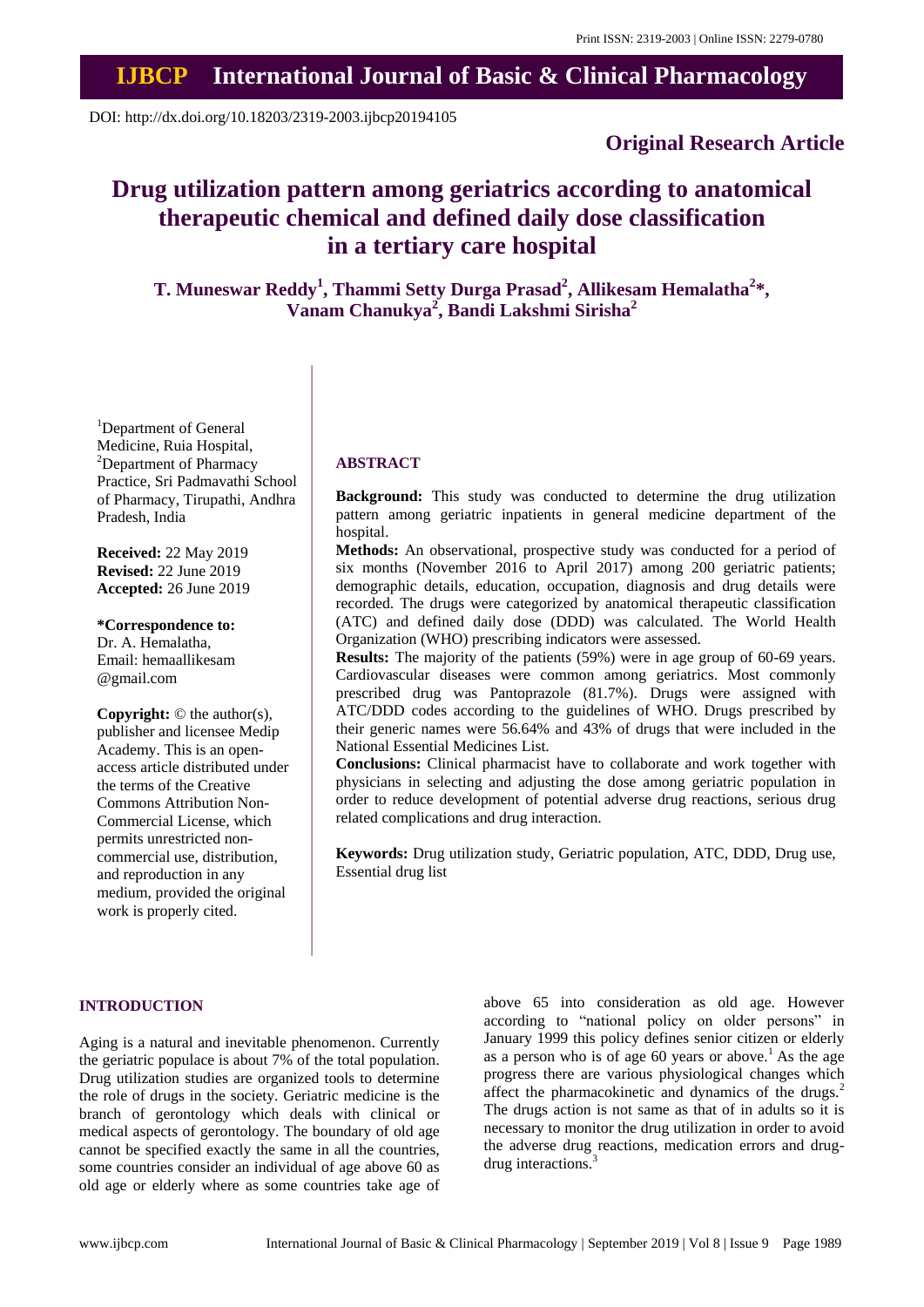Presence of comorbidities in elder people require use of multiple medications leading to poly-pharmacy, irrational prescribing, misuse of drugs, increased economic burden, adverse drug reactions and drug interactions.<sup>4</sup> The standard reference for drug utilization is WHO anatomical therapeutic chemical/defined daily dose (ATC/DDD) methodology. For each drug and route of administration, DDD is defined by the WHO collaborating center for drug statistics and methodology as the assumed average maintenance adult dose per day for its main indication. The main objective of this study was to analyze general medication utilization patterns in geriatric patients in a tertiary care hospital.

#### **METHODS**

This was a record based observational, prospective study conducted in departments of general medicine in a tertiary care hospital. The study was conducted a period of six months from November 2016 to April 2017. The ethical clearance for the study was obtained from Institutional Ethics Committee of Sri Padmavathi School of Pharmacy. The patients were recruited into the study were given clear explanations about the purpose and nature of the study in a language they could understand. Written informed consent was obtained before inclusion in the study. From the case records of the enrolled patient's demographic details, occupation, diagnosis and drug details were recorded

#### *Inclusion criteria*

Patients with age group above 60 years and gender of both sexes were included in the study.

#### *Exclusion criteria*

Patients unwilling to participate in the study, patients who are unable to communicate and out patients, ICU patients were excluded from the study.

#### *Sample size*

A total of two hundred patients in the geriatric age-group (≥60 years) were included in the study. Drug utilization pattern was evaluated by the proportion of patients receiving particular drugs, its pharmacological groups, WHO core indicators, anatomical therapeutic classification (ATC) code, and DDDs per 100 bed days. Prescription data presented as DDD per 100 bed days may provide a rough estimate of the proportion of the study population that may be treated daily with certain drugs. The collected information was analyzed according to their age, gender and therapeutic category. The prescribed drugs were given with ATC/DDD codes. The socio-demographic data were calculated and expressed as percentages. The summarized results were arranged and put into a table form with the use of Microsoft word 2010.

#### **RESULTS**

#### *Demographic data of patients*

An observational analytical study was conducted for a period of 6 months from November 2016 to April 2017 in general medicine department at a tertiary care hospital. A total number of 200 cases have been collected.

The demographic data shows that the majority of the patients were in the age group of 60-69 years (59%), followed by age group of 70-79 years (33.5%); the lowest number of patients  $(5.5\%)$  were in the age-group of  $>80$ (Figure 1).









#### **Table 1: System wise distribution of disorders.**

| <b>Systems wise disorders</b>    | No. of<br>prescriptions | $\frac{0}{\alpha}$ |
|----------------------------------|-------------------------|--------------------|
| Cardiovascular disorders         | 119                     | 30                 |
| <b>CNS</b> disorders             | 69                      | 17.4               |
| <b>Endocrine disorder</b>        | 53                      | 13.4               |
| <b>Renal disorders</b>           | 37                      | 9.3                |
| <b>Respiratory disorders</b>     | 37                      | 9.3                |
| <b>GI</b> disorders              | 33                      | 8.3                |
| <b>Hematological disorders</b>   | 23                      | 5.82               |
| Infectious and other             | 17                      | 4.3                |
| <b>Musculoskeletal disorders</b> |                         | 17                 |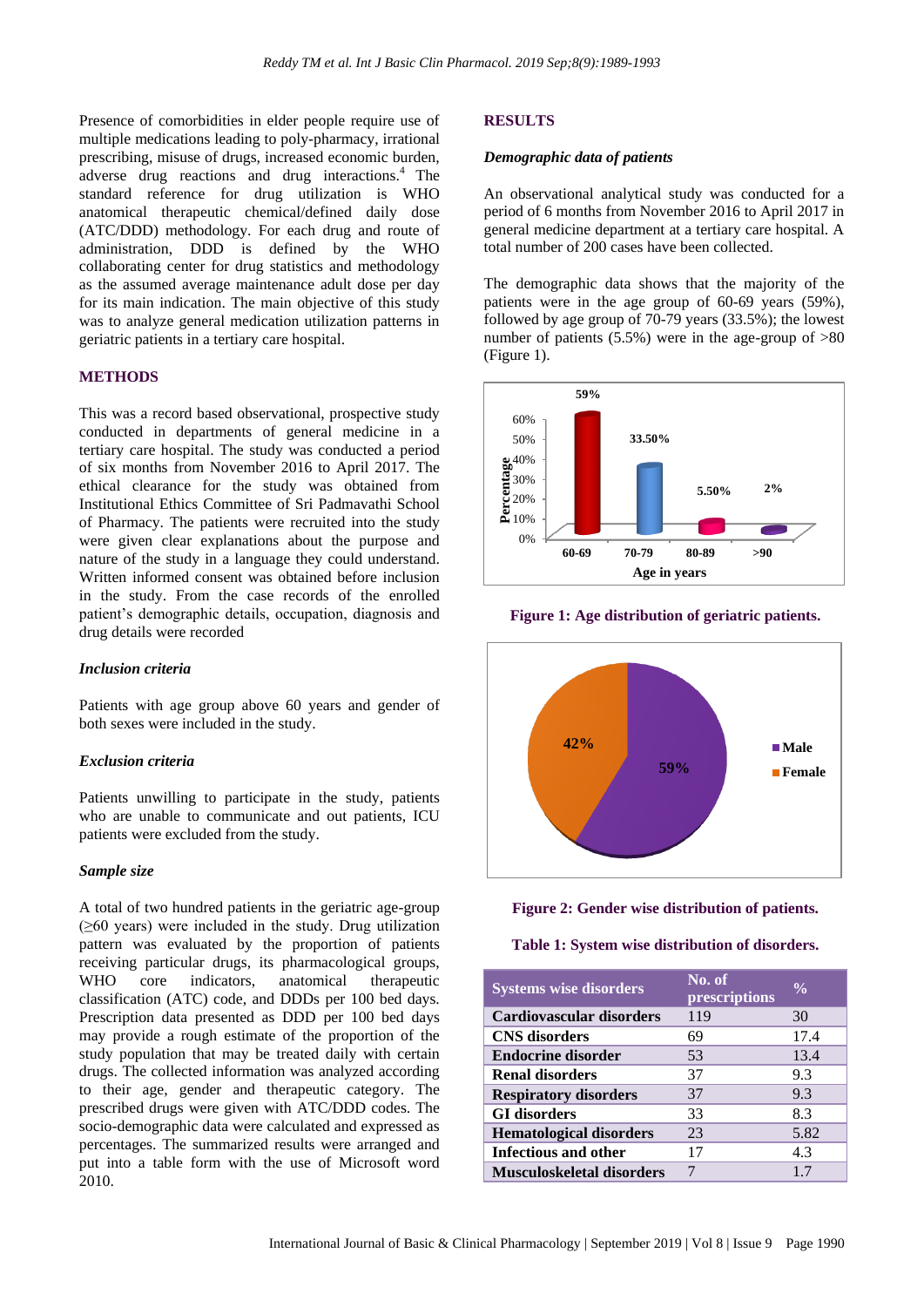Out of the total 200 patients, 59% were males and 42% were females (Figure 2).

From the study it was evident that among the sample population of 200 patients suffering from different disorders, cardiovascular disorders was most commonly observed with 119 (30%) followed by CNS disorders 69 (17.4%), endocrine disorders 53 (13.4%), renal and respiratory disorders 37(9.3%), GI disorders 33 (8.3%) and hematological disorders with 5.82% (Table 1).

Upon considering the comorbidities, among the sample size most of patients were presented with common comorbidities like 2 comorbidities (COPD+ Corpulmonale) 28 (21.5%) followed by 3  $(T_2\text{DM}+\text{HTN}+\text{CVA})$  comorbidities 69 (53%) and 4 (Diabetic foot+T2DM+Diabetic Nephropathy+DKA) comorbidities 19 (14.4%) and type-2 diabetes mellitus+ischemic cardiac myopathy  $(T_2DM+ICMP+$ Portal HTN+Encephalopathy) (8%) comorbidities (Figure 3).



#### **Figure 3: Distribution of comorbidities in the patients.**

**Table 2: Most commonly prescribed ten drugs.**

| Name of the drug          | No. of<br>prescriptions | $\frac{0}{0}$ |
|---------------------------|-------------------------|---------------|
| Pantopprazole             | 166                     | 35.3          |
| <b>Furosemide (Lasix)</b> | 94                      | 20            |
| <b>Aspirin</b>            | 66                      | 14            |
| <b>Tramadol</b>           | 30                      | 6.3           |
| <b>Mannitol</b>           | 27                      | 5.7           |
| <b>Theophylline</b>       | 27                      | 5.7           |
| <b>Lactulose</b>          | 17                      | 3.6           |
| <b>Cetrizine</b>          | 11                      | 2.3           |
| <b>Metformin</b>          | 11                      | 2.3           |
| Dicyclamine (Cyclopam)    | 10                      | 2.1           |

Most of the patients were prescribed with drugs acting on GIT among them Pantoprazole 166 (35.3%) has higher incidence, followed by Furosemide (Lasix) 94 (20%), Aspirin 66 (14%), Tramadol 30 (6.3%), Mannitol and Theophyllin (Derriphyllin) 27 (5.7%), Lactulose 17 (3.6%), Cetrizine and Metformin 11 (2.3) and Dicyclamine (Cyclopam) 10 (2.1) respectively (Table 2).

## **Table 3: WHO core drug prescribing indicator.**

| Category                                               | Percentage $\overline{(\%)}$ |
|--------------------------------------------------------|------------------------------|
| Average number of generic<br>drugs per encounter       | 55.64                        |
| Average number of drugs per<br>encounter               | 3.5                          |
| Average number of antibiotics<br>per encounter         | 12.87                        |
| <b>Average number of injections</b><br>per encounter   | 42.53                        |
| <b>Average number of drugs</b><br>encounter as per NFI | 43                           |

## **Table 4: Commonly prescribed drugs with their percentages of DDD.**

| Name of the drug             | <b>Dose</b><br>prescribed | <b>DDD</b>       | % OF<br><b>DDD</b> |
|------------------------------|---------------------------|------------------|--------------------|
| Pantoprazole<br>(Pantop)     | $40 \text{ mg}$           | $40 \text{ mg}$  | 2.82               |
| <b>Furosemide</b><br>(Lasix) | $40 \text{ mg}$           | $40$ mg          | 0.68               |
| <b>Amlodipine</b>            | 5 <sub>mg</sub>           | $5 \text{ mg}$   | 0.86               |
| <b>Aspirin</b>               | 75 mg                     | $3 \text{ gm}$   | 2.8                |
| Clopidogrel                  | $75$ mg                   | $75 \text{ mg}$  | 0.35               |
| <b>Metformin</b>             | 500 mg                    | 500 mg           | 1.87               |
| Glimepiride                  | 2 <sub>mg</sub>           | $2$ mg           | 0.1361             |
| <b>Ranitidine</b>            | 150 mg                    | 300 mg           | 0.08               |
| <b>Tramadol</b>              | $100$ mg                  | $300$ mg         | 0.170              |
| <b>Metoprolol</b>            | $2.5$ mg                  | $2.5 \text{ mg}$ | 0.013              |
| Propronolol                  | $40$ mg                   | 160 mg           | 0.034              |
| Ondensetron                  | 8 <sub>mg</sub>           | $16 \text{ mg}$  | 0.22               |
| Phenytoin                    | $100$ mg                  | 300 mg           | 0.56               |
| <b>Lactulose</b>             | 10 <sub>mg</sub>          | $6.7$ gm         | 0.43               |
| Lorazepam                    | $2$ mg                    | $2.5 \text{ mg}$ | 0.05               |
| <b>Diazepam</b>              | $10 \text{ mg}$           | $10 \text{ mg}$  | 0.034              |
| <b>Carvedilol</b>            | 3.12 mg                   | 37.5 mg          | 0.53               |
| <b>Digoxin</b>               | $0.25$ mg                 | $0.25$ mg        | 0.017              |
| <b>Enalapril</b>             | 5 <sub>mg</sub>           | $10 \text{ mg}$  | 0.016              |
| <b>Paracetamol</b>           | 500 mg                    | $3 \text{ gm}$   | 0.015              |
| Piperacillin+Taz<br>obactum  | $4.5 \text{ gm}$          | $14 \text{ gm}$  | 0.082              |
| <b>Ceftriaxone</b>           | $1 \text{ gm}$            | $2 \text{ gm}$   | 0.056              |
| <b>Atorvastatin</b>          | $20$ mg                   | $20 \text{ mg}$  | 0.124              |
| Calcium                      | 500 mg                    | 3 gm             | 0.119              |
| Vitamin-c                    | 500 mg                    | $2 \text{ gm}$   | 0.068              |

In this study we have used the W.H.O core drug prescribing indicators among 200 prescriptions as average number of generic drugs per encounter were prescribed in 55.64%, average number of drugs per encounter 3.5% average number of antibiotics per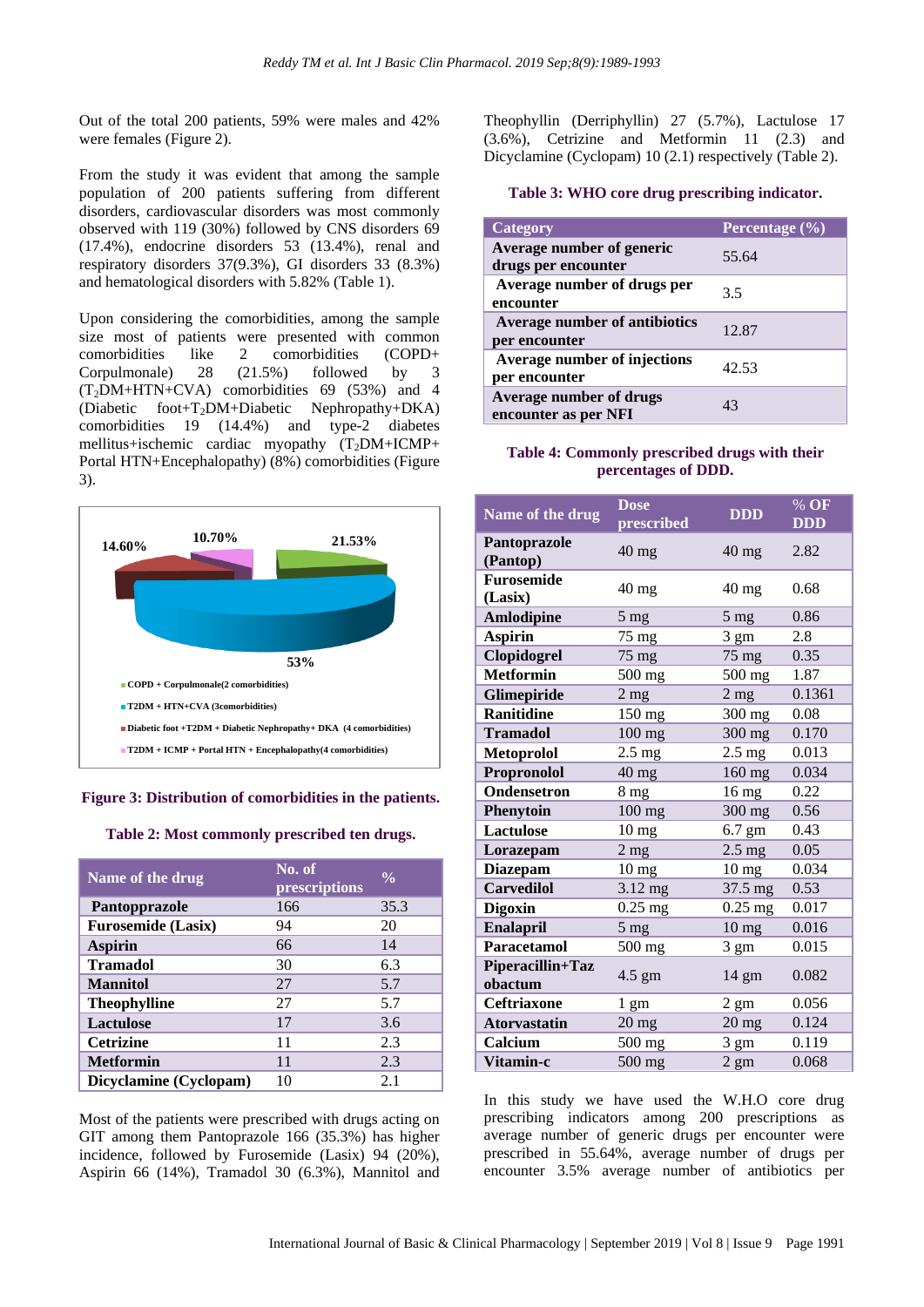encounter 12.87%, average number of injections per encounter 42.53% and average number of drugs encounter as per NFI 43% respectively (Table 3).

As Table 4 states the main purpose of ATC/DDD system is to serve as a tool for drug utilization research in order to improve the quality of drug use and its aim of its centre and working group is to maintain stable ATC codes and DDD over the time to allow trends in drug utilization DDD can be defined as the assumed average maintenance dose per day for a drug used for its main indication in adults. DDD will be assigned to those drugs having ATC codes, it is a unit of measurement.

#### *WHO drug prescribing indicators*

WHO prescribing indicators were used in our study to assess the drug use pattern in geriatric population as global standards for problem identification.

#### **DISCUSSION**

With respect to the study criteria patients of age greater than 60 years have been included. Demographics, history and prescription details were collected by using specially designed proforma.

The study revealed that majority of patient hospitalized were in the range of 60-69 years were 118 (59%) patients followed by 70-79years were 67 (33.5%), 80-89 years were 11 (5%) and age group greater than 90 years were 4 (2%) patients respectively showing that majority of the hospitalized patients fall under the age group range of 60- 69 with 118 patients the results were comparable to the findings made by Venkateswaramurthy et al in which majority of elder people were in the age group of less than 74 years. $5$ 

Among 200 patient's males were 117 (59%) whereas females were 83 (42%) indicating male geriatrics predominance over female which is similar to the study conducted by Abraham et al, where reports of their study reveals that the males are in higher number than females geriatric patients.<sup>6</sup>

The morbidity pattern in our study was commonly found to be cardiovascular disorders among 119 (30%) patients followed by Central nervous system disorders 69 (17.4%), endocrine disorders 53 (13.4%), renal disorders and respiratory disorders 37 (9.3% each), GIT disorders 33 (8.3%), hematological disorders 23 (5.82%), infectious diseases 17 (4.3%) and musculoskeletal disorders 7 (1.7%). Cardiovascular disorders include congestive cardiac failure, Corpulmonale, Ischemic cardiac myopathy from the study we observed that most of the elderly patients have been suffering with cardiovascular disorders. The results were justified with similar geriatric study conducted in India like Kumar et al and Kanagasanthosh et al, reported that the cardiovascular diagnoses were the highest incidence in their study was  $28.26\%$  and  $29.33\%$  respectively.<sup>7,8</sup> Elder people suffer from two or more comorbidities and the prevalence of common comorbidities like 2 comorbidities (COPD+Corpulmonale) 28 (21.5%) followed by 3 (T2DM+HTN+CVA) comorbidities 69 (53%) and 4 (Diabetic foot+T2DM+Diabetic Nephropathy+DKA) comorbidities 19 (14.4%) and (T2DM+ICMP+Portal HTN+Encephalopathy) (8%) comorbidities. Patients suffering from 3 comorbidities were mostly due to hypertension and diabetes mellitus and these co morbid conditions can increase the risk of developing other complications.

The most frequently prescribed drugs in our study were Pantoprazole 40 mg (35.3%) followed by Lactulose (33.65%). Though cardiovascular disorders were most predominantly found in geriatric patients, Pantoprazole was prescribed in order to avoid Aspirin induced gastric ulcer, as Aspirin was the third most frequently prescribed drug for prophylaxis and maintenance of cardiovascular disorders, which is identical to study conducted by Fadare et al, where aspirin 75 mg is widely used for prevention of cardiovascular complications. Among 200 prescriptions the percentage of drugs prescribed by generic name were about 916 (56.64%), which is less than the standard value of (100%), and brand drugs are 703 (43%) which indicates brand names are widely prescribed by physicians and they are directly influenced by various factors.<sup>8</sup> The percentage of encounter in which an antibiotic was prescribed to be 12.87%, which is acceptable and less than the standard value (20.0%-  $26.8\%$ ).<sup>8</sup> The percentage of encounters in which an injection was prescribed in our study was 42.53%, which is higher than the standard value (13.4%-24.1%) derived to serve as an ideal. $8$  The percentage of drugs prescribed according to national formulary of India was 75.57%, which is lower than the standard  $(100\%)$ .<sup>8</sup>

During our study we have separated the 25 most commonly prescribed drugs in the hospital among geriatrics and calculated the DDD/100 bed days as mentioned in Table 4 of results section indicating the consumption of drugs in the hospital for a period of six months with respect to international standards.

## **CONCLUSION**

From this study we conclude that the disease prevalence pattern among geriatric patients was cardiovascular disorders have higher incidence when compared with other morbid conditions however it varies from one area to the other. Prevalence of polypharmacy was high and is usually unavoidable in the elderly people due to existent co morbid conditions among them. As we assigned the ATC/DDD codes which can be used to know the amount of drug utilization in older people. Keeping in the view of the multiple co morbid conditions it is necessary to provide attention while prescribing the drugs among elderly as they are vulnerable to many diseases and drug related problems. The prime duty of clinical pharmacists